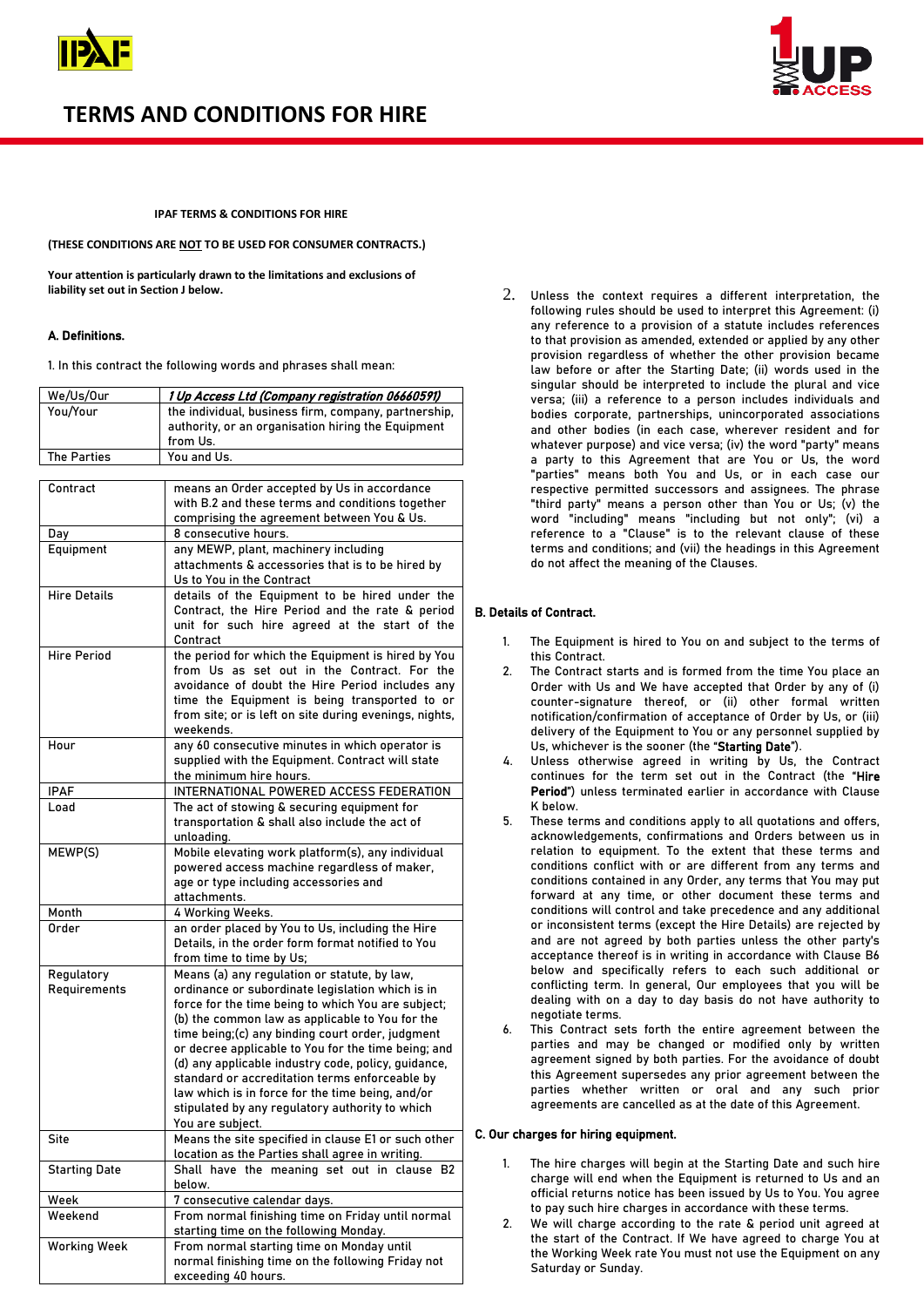- 3. The rate charged for a [Month], [a Working Week] [a Week] is a minimum charge that will be levied even if You finish with the Equipment early. [In each of these cases] once one full period has been charged, fractions of the period will be applied if any subsequent period is not a complete unit at the following ratio [s of the appropriate rate] for each additional day: [Monthly at  $1/20$ <sup>th</sup>, Weekly at  $1/7$ <sup>th</sup> & Working Week at  $1/5$ <sup>th</sup>].
- We will charge for all public & construction industry holidays as though they were normal working days unless We, at our absolute and sole discretion, have agreed in writing to waive charges for all or part of such holidays. Where We have agreed to suspend charges but the equipment remains with You "on hire" then the provisions of these Terms and Conditions will continue in full force save for those relating to the payment of hire charges.
- 5. We will make full allowance for hire charges for time lost as a result of breakdown of the Equipment caused by fair wear & tear or by the unauthorised absence of Our operator.
- 6. When the Equipment has broken down or is unavailable for work due to any action or lack of action You may have taken:
	- a. We will charge 2/3rds of the hire rate; together with
		- b. any reasonable costs or charges that We reasonably incur in repairing the Equipment.
- 7. In the event of seizure or detention by any receiver, administrative receiver, sheriff, liquidator or statutory body or the equivalent in any jurisdiction We will continue to charge You the full hire charge until We are able to recover Our Equipment.
- 8. If You cannot return or restore the Equipment to Us for any reason (including but not limited to circumstances where the Equipment cannot be removed from a construction site and is retained within the construction) We will continue to charge the hire rate until You have [fully compensated Us / paid Us a compensation charge] for the loss or have provided Us with suitable replacement equipment & We have agreed to accept this. For avoidance of doubt "fully compensated" means reimbursement of full replacement cost of the Equipment at the date of loss/replacement.
- The reduced hire rate in clauses C6 above will only come into effect after You have notified Us.
- We will not make any allowance in the charges levied under clauses C6 and C7 above due to delays or disputes caused by actions of any insurer or other third party acting on Your behalf.
- 11. We will invoice You weekly in arrears for the hire charges and any other charges arising under the Contract in GBP unless You have requested and We have agreed in writing to accept payment in any other currency. [In the event that we agree to accept payment in another currency all amounts will be converted to [Pounds Sterling using the applicable currency exchange rates of National Westminster Bank plc in force on the date of the invoice]
- 12. Payment by You, in accordance with the invoice total, including VAT charged at the standard rate applicable at the date of the invoice, without deduction of bank charges, will be due and payable in accordance with Our terms of payment stated on the front of the Contract. You shall pay the invoice within 30 working days unless otherwise agreed.
- 13. All payments to be made by You under the Contract shall be paid to Us without withholding or set-off on account of disputes, counterclaims or for any other reason whatsoever. Any query with the invoice must be raised in writing by you within 14 calendar days of receiving the invoice.
- 14. If You fail to pay any hire charges or any other sums payable under this Contract by the due date for payment under this Contact then, without limiting the Our rights under clause K5c You shall pay interest on such sums for the period from and including the due date of payment up to the actual date of payment, whether before or after judgment. The interest shall be paid at the rate of [4] per cent per annum above the base rate from time to time of National Westminster Bank plc

#### D. Equipment supplied with an operator.

- 1. When We supply an operator with the Equipment We will charge an hourly rate based on a five day, forty hour, normal working week and a timesheet basis of charging.
- 2. All hours worked, including travelling to and from Your place of work, as notified to us at or before the Starting Date, which fall outside of normal start & finishing times between Monday & Friday & all hours worked at weekends or during public holidays will be subject to additional charges to cover the

operator's overtime. These charges will be at Our current labour rates which We will notify to You.

- 3. Unless We agree otherwise the minimum period of hire charged for any operated Equipment will be 8 Hours.
- 4. The signature provided by You (or by anyone on Your behalf) on Our time sheet will indicate Your agreement that the Hours shown will form the basis for Our charges. If there is any conflict between the signed timesheet and any other record taken, then the signed time sheet takes precedence.
- The operator will be under Your control & direction throughout the Hire Period. You warrant that You will provide a healthy & safe working environment for the operator, in accordance with any rules, regulations, enactments, or the requirements of any statutory body, relating to security and health and safety and provide him/her with proper & reasonable instructions & supervision.
- You shall indemnify Us against any losses, claims, demands, awards, proceedings, damages, charges, costs and expenses that the operator might suffer or incur as a result of Your breach of these terms and conditions.
- 7. We in our absolute discretion may agree to accept electronic records and data as an alternative to written statements of the number of hours, time record sheets and other information related to charging that you are required to provide to Us. Such electronic records and data may include but is not limited to telematics automatically generated by the plant and electronic log books.
- 8. You shall be charged for any toolbox talks, briefings, inductions, mandatory training which Our personnel have to attend prior to or when working on your site.

## E. Delivery & collection.

- If We deliver, collect or transfer hired Equipment, which has been hired by You, You must pay Us Our transport charges, as notified to You. Delivery will be at the site specified in the Contract ("Site") Unless written notification is received by Us within 24 hours commencement of the hire, acceptance of delivery shall constitute conclusive evidence that You have examined the Equipment and has found it to be in good condition, complete and fit in every way for the purpose for which it is intended.
- If You wish to change the Site You agree to pay Us any additional charges We might incur.
- You are responsible for ensuring that a clear, unobstructed firm & accessible area is available for Loading. If We incur extra costs or expense due to any of Your acts or failures to act in this respect You agree to pay Our reasonable charges in compensation of such costs and expenses.
- When authority is needed from landowners or other third parties to enter any area which has restricted access You must obtain such consent and arrange for staff to attend to comply with rules or traffic restrictions which are in force at the time.
- You are responsible for Loading & must provide competent supervision at all times.
- Any road or bridge tolls or congestion or road use charges that We incur during transport of the Equipment to or from Your site will be charged to You.
- Any person supplied by us, including vehicle drivers, to assist You to Load equipment will be considered to be under Your control. You must not instruct anyone to do anything that is in breach of any rules, regulations, enactments, or the requirements of any statutory body, relating to security and health and safety, or which would be unsafe.
- 8. You must not move the Equipment to any other location without Our written consent obtained prior to the proposed change of location.

## F. Safety.

- 1. You must ensure that all Equipment operators are competent & have been adequately trained on the type of Equipment hired under the Contract and that use of the Equipment by You (and Your agents and contractors) is carried out in a safe and competent manner. Competent supervision and assistance (eg: Banksmen) must be employed where necessary.
- We will supply Equipment to You that is fit for purpose when used in accordance with the maker's design parameters & instructions, which are available for Your review on request. We will maintain evidence of service, inspection & statutory tests. You must ensure that the Equipment is checked before each period of use in accordance with such instructions. You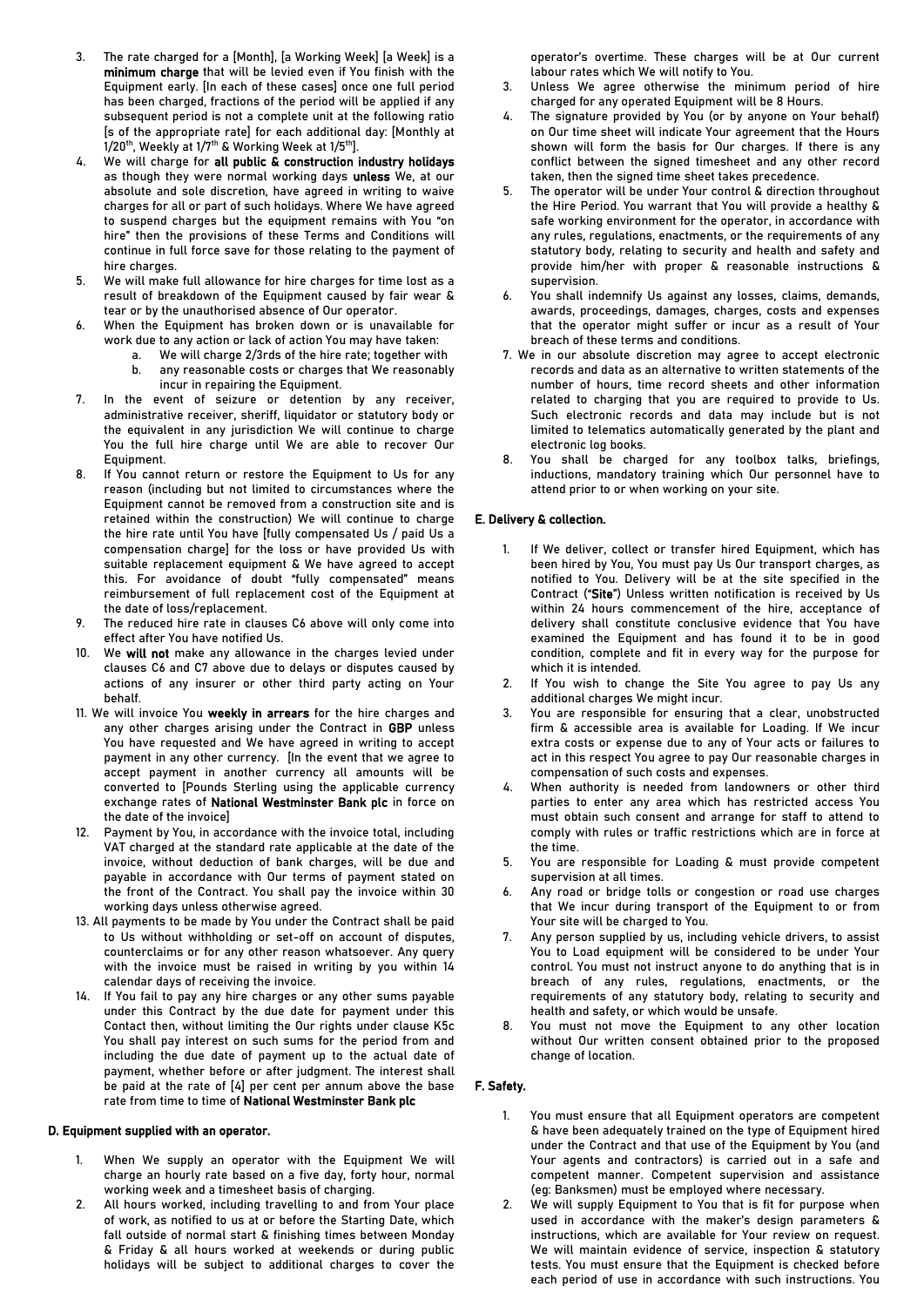must ensure that any damage or defect is reported to Us as soon as is reasonably possible. You agree that you will not use the equipment until you have carried out thorough examination of the Equipment and you are satisfied that the Equipment will be safe and without risk to health when used by You (and your agents and contractors) If any part of the Equipment becomes defective or inoperable for any reason You must not allow it to be used again until We have examined it & advised You that it is safe to resume use. You must allow Our staff access to the Equipment to inspect, test, repair or replace it as necessary.

- 3. You must not permit the Equipment to be used in any situation where it is unsafe to use it or where it may become contaminated with dangerous substances. You must advise Us immediately if You suspect that the Equipment has become contaminated with any substance that is classified as hazardous under any rules, regulations and enactments relating to health and safety.
- 4. You must pay for cleaning any Equipment that is returned in an unreasonably dirty condition. You will pay for all special decontamination measures necessary to remove hazardous substances and to certify the Equipment as safe.
- 5. If Equipment requiring attention under clause F4 is unavailable for work for more than 24 hours after the off hire date We will continue to charge You the hire rate until such time as cleaning or decontamination is complete & where necessary has been certified safe.
- You agree to accept all responsibility for the storage and competent use of the Equipment in a safe and responsible manner in accordance with the maker's design parameters & instructions. Nevertheless, once the Contract has begun, if, in the reasonable judgement of Our staff, We consider that any use or action that You are undertaking or intend to undertake with the Equipment is likely to place any person in danger of injury We reserve the right to end the Contract with IMMEDIATE EFFECT by serving You with a verbal notice of termination. This will be confirmed in writing giving Our reasons within 24 hours. Such notice will count as the "off hire" date and time.
- 7. If We issue a notice under clause F6 You agree to *immediately* cease using the Equipment & to make it immediately available for collection by Our representative.

#### G. Your responsibility, including reporting of accidents.

- 1. The Equipment shall at all time remain Our property and title shall remain with Us and You shall have no right, title or interest in or to the Equipment (save the right to possession and use of the Equipment subject to the terms and conditions of this Contract).
- 2. You will maintain & not remove or obscure any property or safety notices which are placed on the Equipment. You will immediately notify Us of any loss or damage concerning such notices.
- 3. Risk for the Equipment shall pass to You and You become responsible for the Equipment (including insurance in accordance with Section L) when You or Your representative receive it, either when You collect from our premises or We deliver to Your site. This responsibility continues in full force throughout the whole period of the Contract including any time that the provisions of clause C7 are in effect.
- 4. You will be responsible for conducting any risk assessment, method statement or safety check necessary on site before using the Equipment & You will comply with all risk assessments already in force at the site of operation in so far as they affect the operation of the Equipment.
- 5. Unless You have asked Us & We have agreed to conduct a survey & You have agreed to Our recommendations in writing, the selection of the Equipment & its use is based upon Your skill & judgement & You shall be fully responsible for the same.
- 6. You must;
	- a operate all Equipment in accordance with the maker's design parameters & instructions and all applicable rules, regulations and enactments;
	- b check regularly that the Equipment remains in good order & fit for purpose & ensure that the operator follows all operating procedures laid down in the instructions We provide and those of the maker;
	- c keep the Equipment secure at all times ensuring that it is protected from theft, damage & improper use;
	- obtain consent & comply with any rules concerning the use of the Equipment on, over or adjacent to

property belonging to, or licensed or leased by, anyone else;

- e inform Us immediately if the Equipment is involved in any accident that results in injury to any person and further inform Us at the earliest possible opportunity if the Equipment is involved in any other accident whatever the circumstances. Any verbal notification must be confirmed by You in writing to Us;
- f be aware that changes in ground conditions & the weather will affect the safe working of all MEWPS. You must not allow any MEWP to be used in unsafe conditions;
- g allow the operator sufficient time at the start of every period of use to make all of the checks necessary on a MEWP that are laid down in the maker's instructions We provide and those of the maker;
- h not allow (except as required by clause G6) anyone to tamper with or remove any part of the Equipment, including decals, without Our express written consent;
- i not without Our prior written consent, attach the Equipment to any land or building so as to cause the Equipment to become a permanent or immovable fixture on such land or building. If the Equipment does become affixed to any land or building then the Equipment must be capable of being removed without material injury to such land or building and You shall repair and make good any damage caused by the affixation or removal of the Equipment from any land or building and indemnify the Us against all losses, costs or expenses incurred as a result of such affixation or removal;
- j not do or permit to be done any act or thing which will or may jeopardise Our right, title and/or interest in the Equipment and, where the Equipment has become affixed to any land or building, You must take all necessary steps to ensure that We may enter such land or building and recover the Equipment both during the term of this agreement and for a reasonable period thereafter, including by procuring from any person having an interest in such land or building, a waiver in writing granted in Our favour of any rights such person may have or acquire in the Equipment and a right for Us (or our agents) to enter onto such land or building to remove the Equipment, and you shall pay the costs of Our (and/or our agents) so doing;
- k not, without Our prior written consent, part with control of (including for the purposes of repair or maintenance), sell or offer for sale, underlet or lend the Equipment or allow or permit (or cause by any act or omission) any charge, security, lien or other interest or right whatsoever to be created wholly or partly over/on the Equipment;
- l ensure that the Equipment is supplied with the correct fuel or electricity supply as appropriate. Fuel, additives or power shall when supplied by You and where instructed by Us, be of a grade, type or rating specified. You shall be solely responsible for all damages, losses, costs and expenses incurred by Us if You fail to supply, maintain or use the wrong/contaminated fuel, fuel additives or power rating. Fuel, fuel additives or power when supplied by Us are to be charged at an agreed cost; and
- at the end of the hire pay Us the cost of repairs that are necessary due to damage or neglect.
- n [For Southern Ireland] [You must comply with the Safely, Health and Welfare at Work (Construction) Regulations 1995 including keeping a safety file (where appropriate).
- o If the Equipment requires an electrical supply to either safely operate or re-charge, then You will be responsible for the cost of providing the correct electrical supply, which will be available prior to the Equipment's delivery, and continue until the Equipment has left the site. You shall ensure that all current Health and Safety and other applicable legislation and industry guidance is complied with including fitting, testing and inspection of the supply. You will indemnify Us against any and all damages, losses or claims should You fail to do so.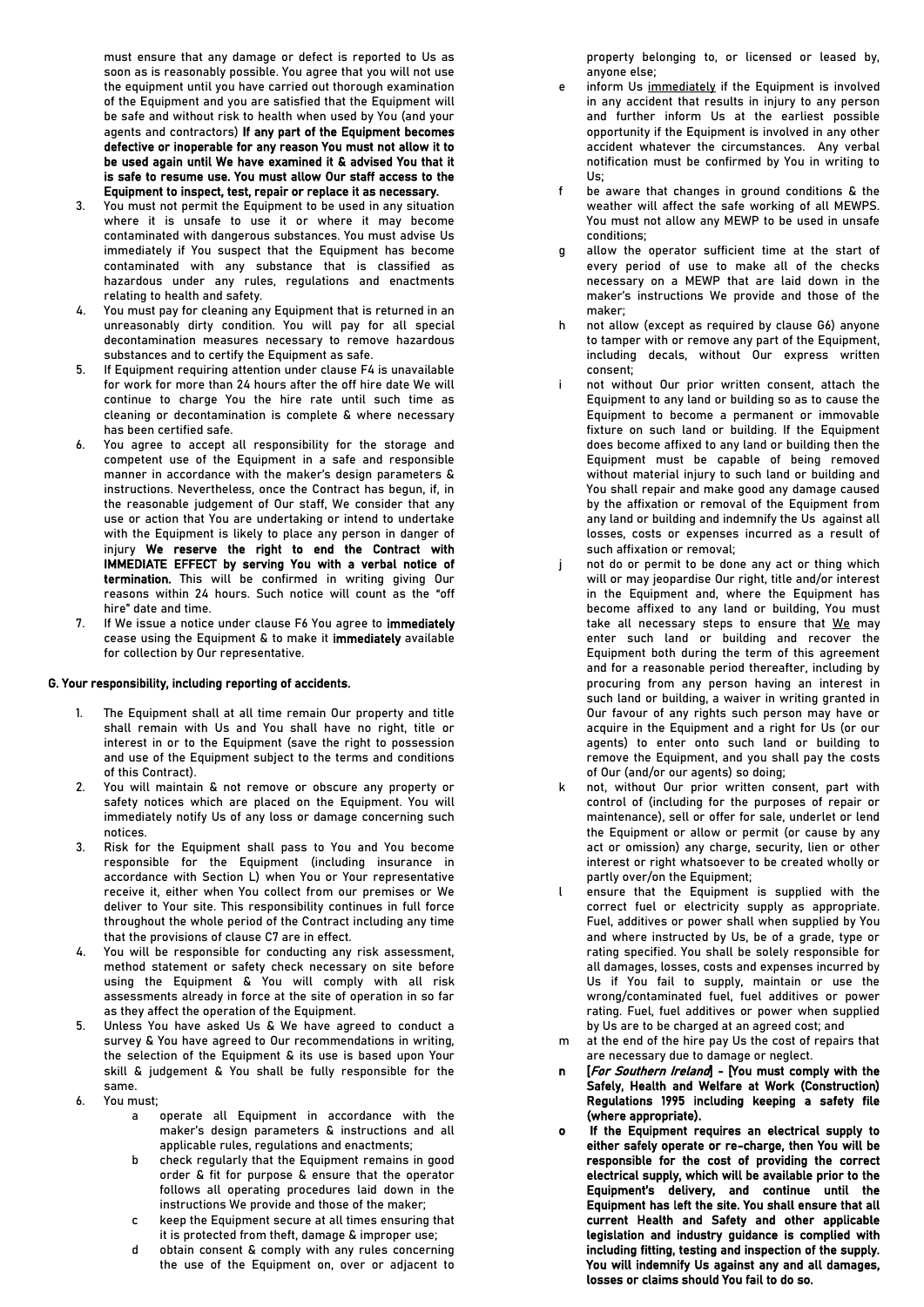## H. Breakdown procedure.

- 1. If the Equipment breaks down or stops working You must report this to Us at the earliest possible opportunity.
- 2. Except under H3 & H4 below, You must not allow anyone to attempt to repair the Equipment unless We have agreed to this in writing.
- 3. You are responsible for all punctures & damage to tyres that occur on the Equipment throughout the life of the Contract. You may arrange for a professional tyre repairer to repair punctures or replace tyres on Your behalf. You agree to inform Us that this work has been carried out and provide Us with a copy of the tyre repairer's worksheet. You warrant that all replacement tyres or tubes fitted by anyone acting to Your instruction are of equivalent or better specification to those originally fitted.
- 4. You may change electrical plugs or couplers for approved alternative types, provided this work is carried out by an appropriately qualified and competent person. You must restore Our original plugs at the end of the hire or We will charge You to do this.
- 5. We will repair or change the Equipment at Our discretion if it breaks down or stops working. If breakdown has been caused by damage, neglect or misuse on Your part, You will pay for all repairs & transport costs involved.
- You agree to allow Our staff and agents adequate access to any location where You are using the Equipment for the purposes of repair, inspection, calibration or collection of the Equipment. If access is denied due to any action or omission on Your part We will charge You for any additional costs that We incur for any maintenance work carried out on the Equipment during the Hire Period.

## I. Safe Use.

- 1. Unless We have notified You in writing that the Equipment hired under the Contract is certified to be used as a lifting appliance You must not use it as such.
- 2. The safe working load (SWL) that may be carried in the cage of a MEWP is marked on the Equipment. You must not allow it to be exceeded.

## J. Limits of Our Liability to You.

- All times for transport or other attendance advised by Us are annroximate
- 2. We are not liable for delays that are caused by circumstances beyond Our reasonable control.
- 3. We will not be liable to You for any special, incidental, indirect, punitive or consequential loss or damages, whether occasioned by the negligence, fault, error, omission, act or breach of Us, Our employees, contractors and agents, including, without limitation, loss of contracts, loss of business, loss of customers, revenue or profits, loss of use or data, loss of savings or anticipated savings, loss of investments, loss of goodwill or reputation, capital costs or loss of extra administrative cost whether or not foreseeable, as a result of any part of the Equipment breaking down or failing to work, defects or latent defects or arising from any one event or a series of connected events arising out of or in connection with this Contract howsoever that liability arises, including without limitation, any circumstances arising as a result of Us ending the Contract under the provisions of clause F6, or breach of contract, misrepresentation or arising from statute, indemnity or otherwise.
- 4. Nothing in this agreement limits or excludes Our liability: (i) for death or personal injury resulting from negligence; or (ii) for any damage or liability incurred by You as a result of fraud or fraudulent misrepresentation by Us, our respective subsidiaries and suppliers, nor any person for whom We are responsible.

(iii) for any liability which cannot be so limited or excluded by law.

5. This Contract sets forth the full extent of Our obligations and liabilities in respect of the Equipment and our hiring of the Equipment to You. In particular, there are no conditions, warranties or other terms, express or implied, including as to quality, fitness for a particular purpose or any other kind whatsoever, that are binding on Us except as specifically stated in this Contract or as cannot be excluded by law. Any condition, warranty or other term or liability concerning the Equipment (including liability for defects and/or latent defects)

which might otherwise be implied into or incorporated within this agreement, whether by statute, common law or otherwise, is expressly excluded, except insofar as it is not legally possible to exclude it, and the parties agree that it is fair and reasonable to do so. We recommend that if You require warranties and/or remedies in respect of the Equipment that You obtain these directly from the original manufacturer of such Equipment.

- 6. Subject to J4 and J5 above, We will not be responsible for any loss, damages, proceedings, suits, third party claims, judgments, awards, expenses and costs (including legal costs) of any kind or nature caused directly or indirectly by the Equipment or its use.
- 7. Notwithstanding any other provision of the Contract, except Clause J4 above to which this Clause is subject, should We be found liable for any loss, damages, proceedings, suits, third party claims, judgments, awards, expenses and costs (including legal costs) suffered or incurred by You or any third party for or in respect of all breaches of Our contractual obligations under the Contract and all representations, statements and acts or omissions arising under or in connection with the Contract, the Equipment or its use, Our aggregate liability shall in no event exceed the value of the hire charges for the contracted hire period in which such loss or damage occurred.
- 8. You shall indemnify Us in full and hold Us harmless in respect of any loss, damages, proceedings, suits, third party claims, judgments, awards, expenses and costs (including legal costs) incurred by or taken against Us as a result of the negligence, fault, error, omission, act or breach of You or Your employees, staff, contractors, agents or representatives and for any breach of the Contract whatsoever.

## K. Termination of hire.

- 1. If a termination date has not been agreed at the start of the Contract You must give Us at least 7 working days' notice of termination in advance.
- If the Contract is for a fixed period You must return the Equipment to Us or confirm that You wish Us to collect it before the expiry of the fixed period. The Contract can only be extended or terminated early by written agreement between both parties.
- 3. Any notice due under K1 K3 above may be given verbally but must be confirmed in writing within 24 hours. In the event of a dispute concerning off hire dates ONLY a written notification (sent to in accordance with Clause M7 below ) will be acceptable as proof of instruction.
- 4. We may terminate the Contract with immediate effect if:
	- a You make a voluntary arrangement or composition with Your creditors or (being an individual or firm) become bankrupt or (being a company) become subject to an administration order or go into liquidation (otherwise than for the purposes of amalgamation or reconstruction) or
	- b an encumbrancer takes possession, or receiver, or administrative receiver is appointed over any of Your property or assets; or You cease or threaten to cease, to carry on business; or We reasonably believe that any of the events mentioned above are about to occur in relation to You or that you are unable to pay your debts as they fall due and We notify You accordingly.
	- c You suspend, or threaten to suspend, payment of Your debts or are unable to pay Your debts as they fall due or You admit inability to pay Your debts or You are deemed unable to pay its debts within the meaning of [article 13] [section 123 of the Insolvency Act 1986] [Insolvency (Northern Ireland) Order 1989] [Section 5 of the Personal Insolvency Act 2012 [Southern Ireland];
	- d You suspend or cease, or threaten to suspend or cease, carrying on all or a substantial part of Your business;
	- e in the event any equivalent or similar event as those set out in K4 a to d (inclusive) occurs in any jurisdiction whatsoever;
	- f You fail to pay any charge or sum within 10 working days of payment becoming due;
	- g You commit a breach of any other term of the Contract;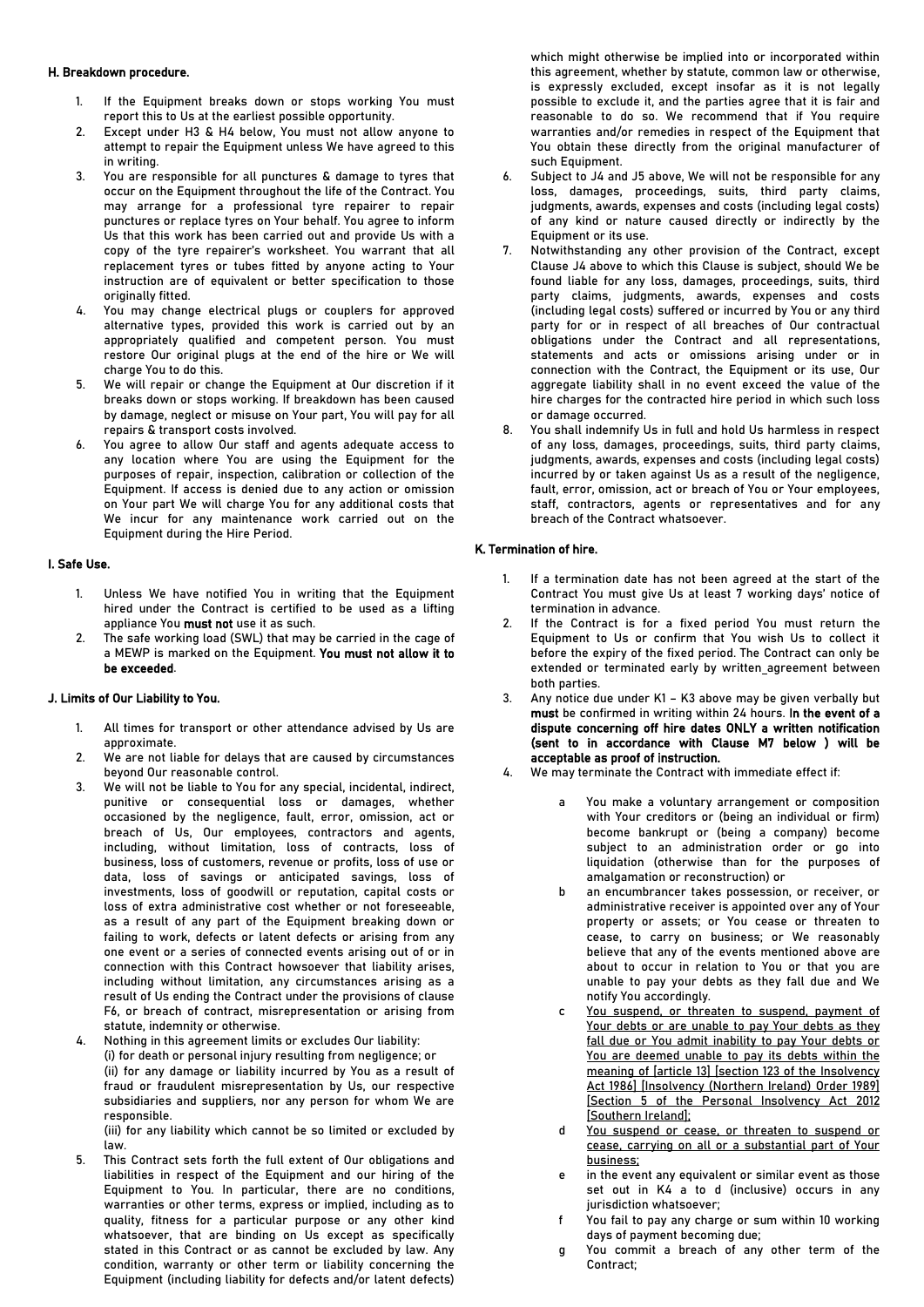- h You allow to be done any act or thing which in Our reasonable opinion may jeopardise Our rights in the Equipment or any part thereof; or
- i You do not advise us in writing of any change of ownership of Your organisation
- 5. Upon termination or expiry of this Contract, however caused:
	- Our consent to the Your possession of the Equipment shall terminate and We may, by Our authorised representatives, without notice and at Your expense, retake possession of the Equipment and for the purpose may enter the Site or any premises at which the Equipment is located; and
	- b. Without prejudice to any other of Your rights or remedies, You shall pay to Us on demand all hire charges and other sums due but unpaid at the date of such demand together with any interest accrued under Section C12 above.
- 6. If You retain Equipment after expiry date agreed on the Contract or following termination of the Contract or it is unavailable when Our transport calls to collect it You will have to pay on demand Our reasonable additional expenses incurred due to Your failure to restore the Equipment to Us. These expenses may include (but are not limited to) a continuance of the agreed hire charge, the transport charge, storage charges and further costs incurred by Us in circumstances where We may have to make payment or compensation to any other party due to the non availability of the Equipment or its attachments due to Your actions.
- 7. Upon safe receipt of the Equipment either at Our depot or to Our authorised representative We will issue an off hire advice note. You agree that only this advice will be recognised as evidence of return of the Equipment to Us. It is Your responsibility to examine the off hire advice to ensure that returns, especially part returns, are correctly listed.
- 8. You will be liable for any damage to the Equipment that We may notify to You as soon as is reasonably practical after the Equipment is back in Our custody.
- 9. Should you terminate the Contract once the Hire Period has commenced, we reserve the right to charge You the balance of the Contract. Where the Hire Period has not commenced but insufficient notice of cancellation is provided by the You to allow Us to mitigate the effects of the late cancellation, We reserve the right (at our absolute discretion) to charge you the full balance of the charges for the Hire Period.

## L. Insurance.

- 1. The risk of loss, theft, damage or destruction of the Equipment shall pass to You on Delivery. The Equipment shall remain at Your sole risk during the period of hire and any further term during which the Equipment is in Your possession, custody or control (Risk Period) until such time as the Equipment is redelivered to Us.
- 2. During the Hire Period and the Risk Period, You shall, at your own expense, obtain and maintain the following insurances:
	- a. insurance of the Equipment to a value not less than its full replacement value comprehensively against all usual risks of loss, damage or destruction by fire, theft or accident, and such other risks as We may from time to time nominate in writing
	- b. insurance for such amounts as a prudent owner or operator of the Equipment would insure for, or such other amount We may from time to time reasonably require, to cover any third party or public liability risks of whatever nature and however arising in connection with the Equipment; and
	- c. insurance against such other or further risks relating to the Equipment as may be required by law, together with such other insurance We may from time to time consider reasonably necessary and advise to You.
- 3. You agree to forward Us a copy of Your insurance certificate covering all statutory liabilities at the start of the first hire with Us and at each renewal thereafter.
- 4. You MUST NOT permit the Equipment to be used "airside" at any aerodrome or heliport without first forwarding to Us proof that You have in place a special insurance policy to specifically cover such risks & that the owner of the site has accepted Your insurance as adequate.
- 5. You must pay the cost of replacing any Equipment that You are unable to restore or return to Us. You agree to insure the Equipment for its replacement cost or to have sufficient liquid assets to pay Us compensation for its loss. If You receive any

money in settlement for all or part of any claim arising out of damage or theft of Our Equipment You agree to hold that money in trust for Us and pay it to Us on demand. You agree not to negotiate or compromise any matter without our express written permission.

- 6. All insurance policies procured by You shall be endorsed to provide Us with at least twenty (20) Working Days' prior written notice of cancellation or material change (including any reduction in coverage or policy amount) and shall upon Our request name Us on the policies as a loss payee in relation to any claim relating to the Equipment. You shall be responsible for paying any deductibles due on any claims under such insurance policies.
- If You fail to effect or maintain any of the insurances required under this Contract, We shall be entitled to effect and maintain the same, pay such premiums as may be necessary for that purpose and recover the same as a debt due from You.

## M. Miscellaneous

- 1. Each party executes this Contract as an independent contractor in the course of their business and not as a consumer and nothing herein contained shall be construed to form a joint venture, partnership or similar form of association except as specifically provided for therein.
- If either party fails to perform its obligations in terms of this Contract, no waiver or breach of those obligations shall constitute a waiver of any further or continuing breach of the same or a different kind nor shall any delay or omission of either party to exercise any of its rights arising from any default affect or prejudice either party's rights as to the same or any future default.
- 3. This Contract and any rights and obligations arising therefrom may not be assigned by You without Our prior written consent.
- 4. You shall:
	- a. comply with all Regulatory Requirements applicable to You in connection with, entering into, performing your obligations under, your use of the Equipment, and all acts and omissions in connection with this Contract, including the Bribery Act 2010; and
	- b. have and maintain in place throughout the term of this Contract and enforce where appropriate Your own policies and procedures to comply with Clause M.4.a above, including adequate procedures under the Bribery Act 2010

For the purposes of this Clause M4, the meaning of adequate procedures shall be determined in accordance with section 7(2) of the Bribery Act 2010 (and any guidance issued under section 9 of that Act).

- 5. Termination or expiry of this Contract for any reason shall not affect any rights or liabilities that have accrued prior to such termination or expiry or the coming into force or continuance in force of any term that is expressly or by implication intended to come into or continue in force on or after termination or expiry.
- 6. No term of this Agreement shall be enforceable by a third party.
- 7. If any provision of the Contract is held by any court or other competent authority to be illegal, invalid, void or unenforceable in whole or part, the Contract shall continue to be valid as to the other provisions thereof and the remainder of the affected provision shall be unaffected.
- 8. Any verbal notification MUST be confirmed in writing within 24 hours. In the event of any dispute only written notification will be accepted as proof of notification. Written notices to Us, may be given by hand delivery or by first class or pre-paid registered post to Our address printed on the front of the Contract or by facsimile to Our fax number printed on the front of the Contract and shall be deemed delivered on the next business day after being sent to or left at Our address. Instructions given to Us by email will not be deemed received unless You obtain an electronic delivery confirmation or a written reply from Us in relation to such email communication.
- The Contract and any dispute or claim arising out of or in connection with it or its subject matter or formation (including